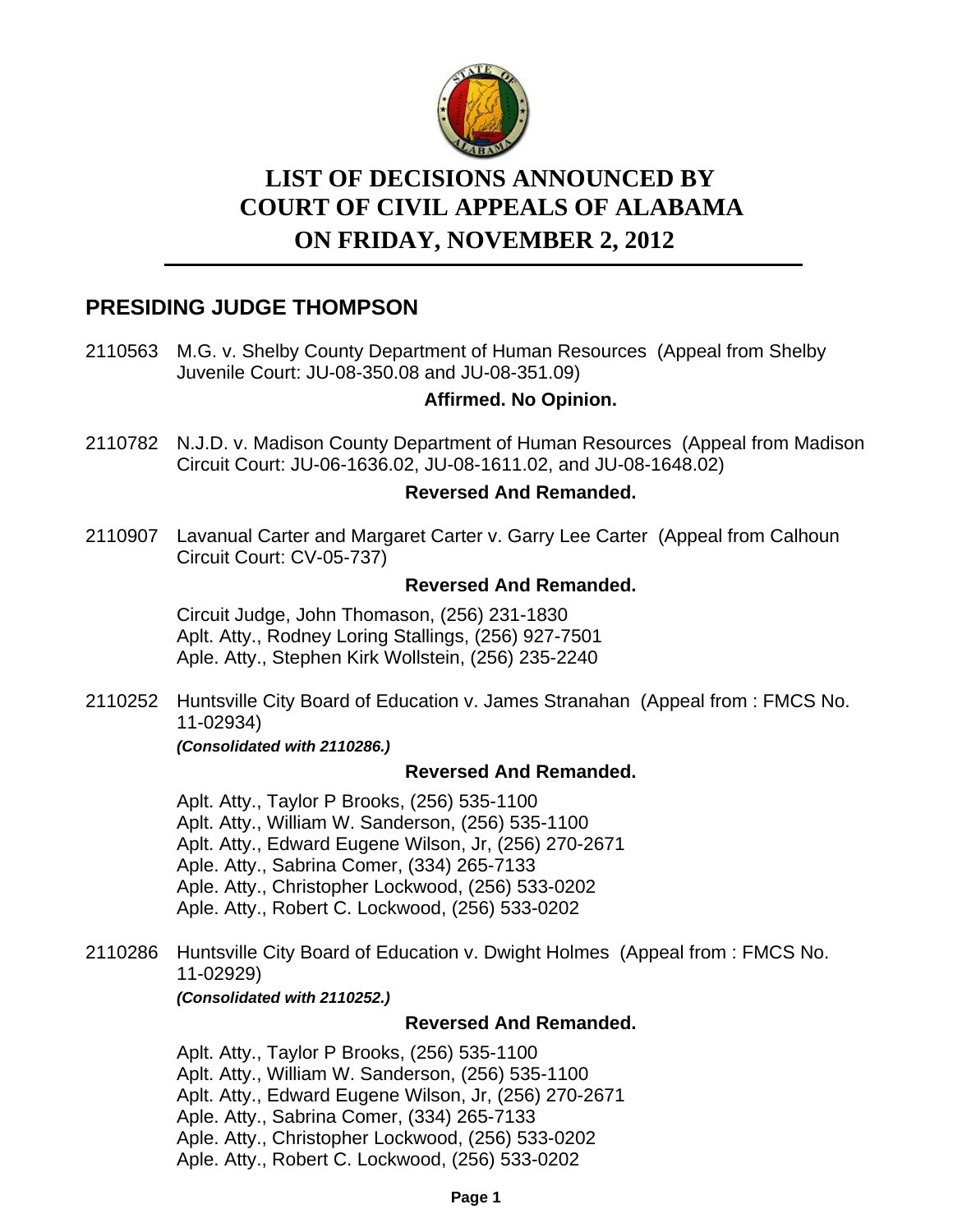# **JUDGE PITTMAN**

2110027 Michelle Weaver v. Catherine Turberville, D.V.M., et al. (Appeal from Mobile Circuit Court: CV-09-902395)

#### **Affirmed. No Opinion.**

Circuit Judge, Joseph S Johnston, (251) 574-8685 Aplt. Atty., Richard L. Watters, (251) 433-3753 Aple. Atty., J. Marshall Gardner, (251) 432-9772

2110370 David A. Buxton and Annette Buxton v. Mark Wyatt et al. (Appeal from Lowndes Circuit Court: CV-07-32.81)

### **Affirmed. No Opinion.**

District Judge, Terri Bozeman Lovell, (334) 382-3621 Aplt. Atty., James Ballard McNeill, Jr, (334) 874-6683 Aple. Atty., Lee M Hollis, (205) 581-0700 Aple. Atty., Nikaa Baugh Jordan, (205) 581-0745 Aple. Atty., Jacob M Tubbs, (205) 581-0700

2110488 John Nunnelee and Carol Nunnelee v. Ronald Knight et al. (Appeal from Etowah Circuit Court: CV-08-248)

#### **Affirmed. No Opinion.**

Circuit Judge, William H Rhea, III, (256) 549-5317 Aple. Atty., John David Dodd, (256) 845-5932 Aple. Atty., Jesse P Evans, III, (205) 254-1431 Aple. Atty., George P Ford, (256) 546-5432 Aple. Atty., Michael Odom, (205) 254-1480 Aple. Atty., James E. Turnbach, (256) 543-3664 Aple. Atty., W. N. Watson, (256) 845-0410

2110727 J.C. v. M.A.G. (Appeal from Houston Juvenile Court: JU-12-183.01)

# **Affirmed. No Opinion.**

# **JUDGE BRYAN**

2110637 Juana L. Brooks v. City of Fairhope (Appeal from Baldwin Circuit Court: CV-07-900753)

#### **Affirmed. No Opinion.**

Circuit Judge, James H Reid, (251) 937-0290 Aplt. Atty., James Warren May, (251) 943-2881 Aple. Atty., Carl Robert Gottlieb, (251) 343-7710

2111136 Gary Wayne Pollard v. Donnie D. Shaver, Sr. (Appeal from Morgan Circuit Court: CV-09-900162)

#### **Affirmed. No Opinion.**

Circuit Judge, Steven E Haddock, (256) 351-4750 Aplt. Atty., Carl E Chamblee, Sr, (205) 590-0343 Aple. Atty., Thomas Michael Di Giulian, (256) 353-4850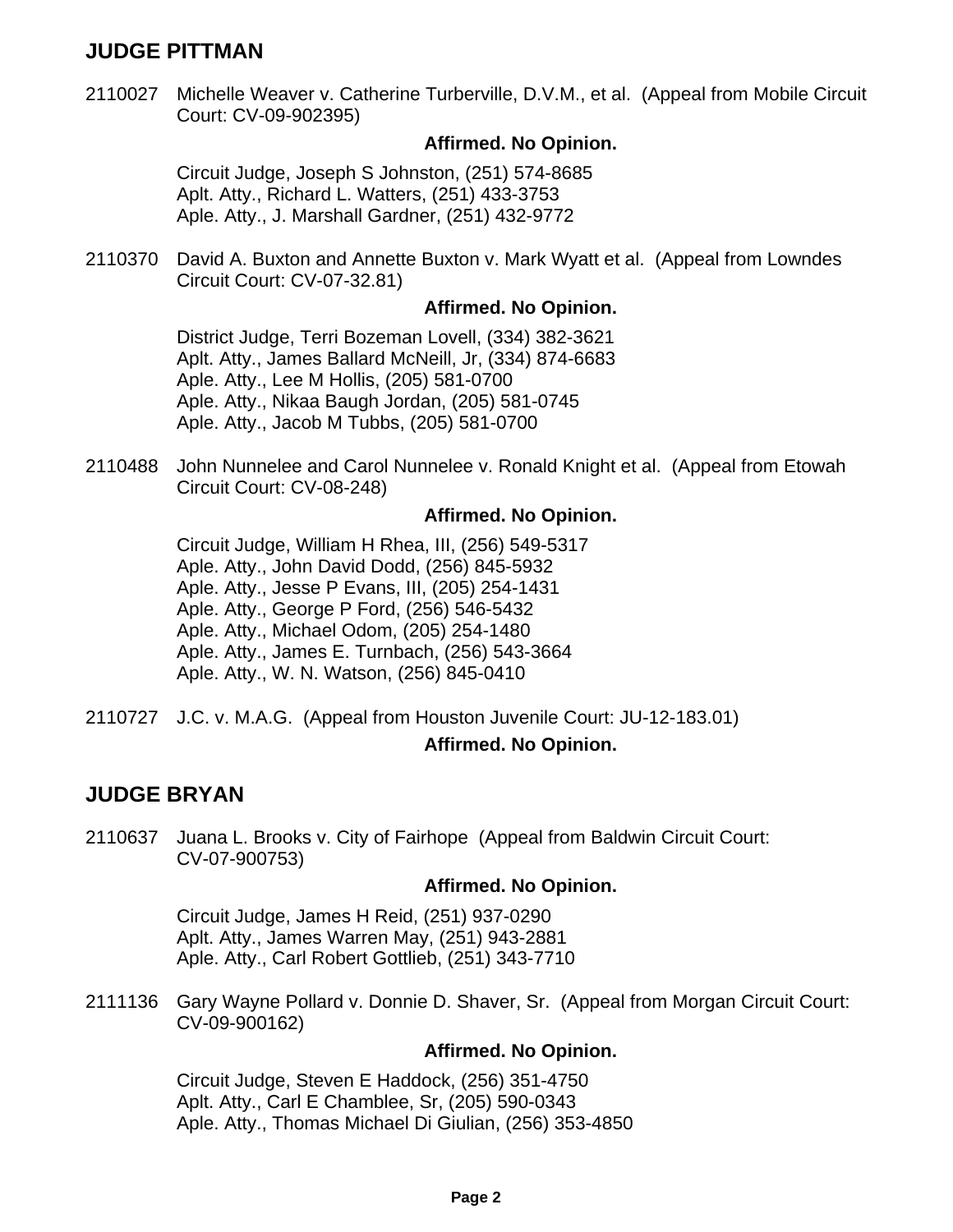# **JUDGE THOMAS**

2110401 E.B. v. DeKalb County Department of Human Resources (Appeal from DeKalb Juvenile Court: JU-10-91.02 and JU-10-92.02)

# **Affirmed. No Opinion.**

2110660 William Roger King v. Cathy Ann King (Appeal from Houston Circuit Court: DR-11-449)

### **Appeal Dismissed.**

Circuit Judge, J Michael Conaway, (334) 677-4889 Aplt. Atty., Allen K Mitchell, (334) 671-0289 Aple. Atty., Matthew Lamere, (334) 793-2888

2110873 Andrew V. Pakhomov v. Robert Tuten and Billy Ware (Appeal from Madison Circuit Court: CV-10-1357)

### **Appeal Dismissed.**

Circuit Judge, William W Cardwell, Jr, (256) 442-1962 Aple. Atty., Nickolas Rowland Heatherly, (256) 534-5049

# **JUDGE MOORE**

2110435 Christine Hale v. Townsend Nissan, Inc. (Appeal from Tuscaloosa Circuit Court: CV-11-87)

# **Affirmed. No Opinion.**

Circuit Judge, William Scott Donaldson, (205) 464-8275 Aplt. Atty., Robert Henry Turner, Sr, (334) 683-4111 Aple. Atty., Michael Leon Jackson, (205) 874-0315 Aple. Atty., Cecil Macoy, Jr, (205) 874-0328

2110821 Kelly Driskell Yaun v. Thomas Leo Healey III (Appeal from Elmore Circuit Court: DR-06-110.02)

# **Affirmed. No Opinion. (Special Writing)**

Circuit Judge, Ben A Fuller, (334) 361-3766 Aple. Atty., J Floyd Minor, (334) 265-6200

# **PER CURIAM**

2111080 Johnny James Knighton v. State of Alabama (Appeal from Crenshaw Circuit Court: CC-99-23.61)

#### **Affirmed. No Opinion.**

District Judge, Terri Bozeman Lovell, (334) 382-3621 Aple. Atty., Stephen Norwood Dodd, (334) 242-7300 Aple. Atty., Luther Strange, (334) 242-7447